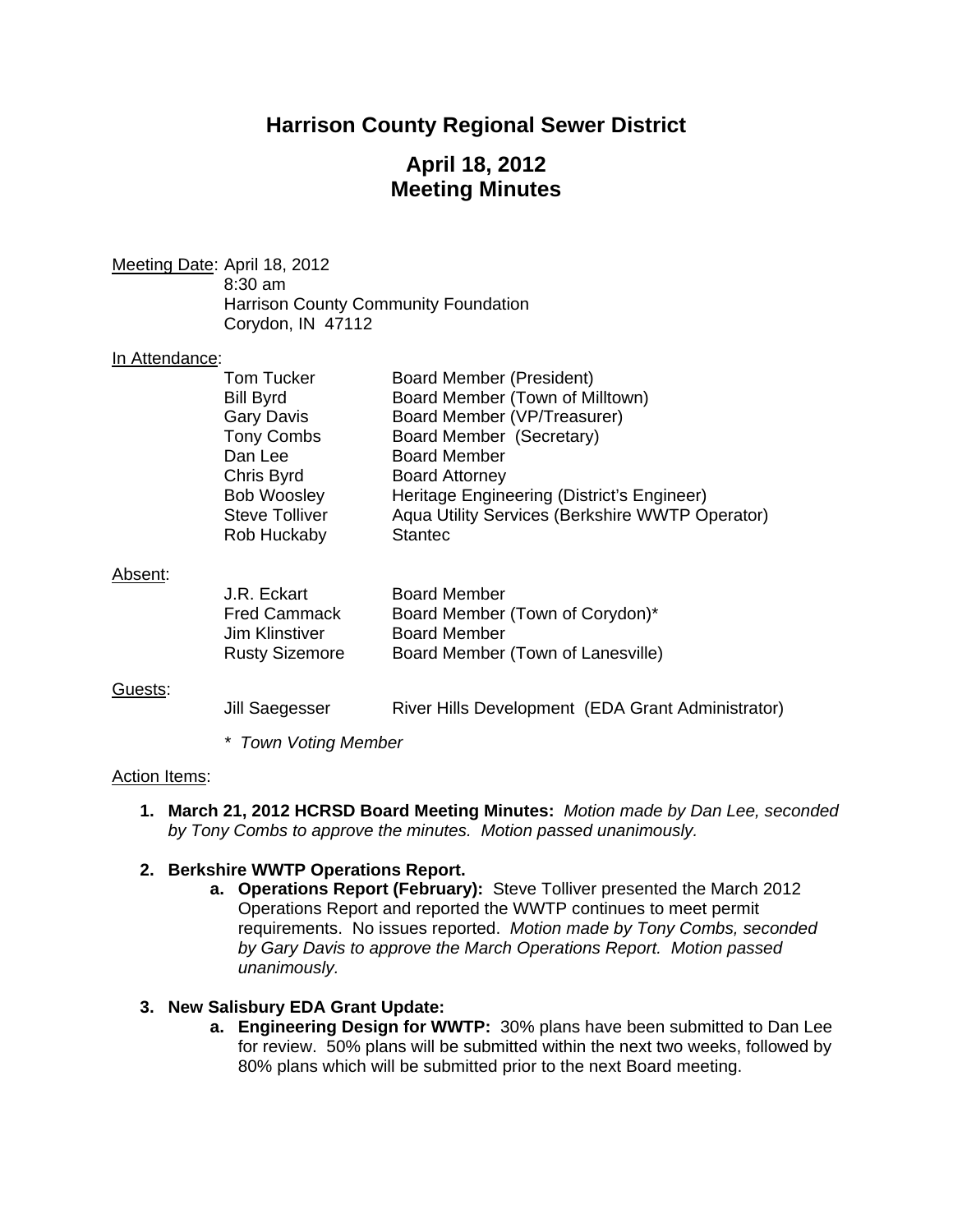- **b. EDA Grant Administration:** Jill Saegesser presented the following reports for Tom Tucker's signature:
	- 1. Quarterly Progress Report #2 for the period 1/1/2012 to 3/31/2012
	- 2. Federal Financial Report (SF-425) for the period 10/1/2011 to 3/31/2012
- **c. Davis Bacon Wage Rates:** Jill advised the Board that Davis Bacon wage rates will apply to this project. A wage scale Board will not be required.
- **d. Easement Acquisition:** Easement acquisition is substantially complete. Numerous easements are still out awaiting return from owners with signatures. An update on all outstanding easements:
	- i. **Indiana MHC and R64**: Both owned by the same group of individuals. These individuals are the owners of the mobile home park (aka SSK). Chris Byrd reported that the owner's have responded and requested that an alignment change be made. Revised documents to be submitted to owner's for acceptance. The owner's have indicated they will sign the documents upon acceptance of the revisions.
	- ii. **Missi Bush-Sawtelle:** Bob Woosley is scheduled to meet with her later today to sign all paperwork.
	- iii. **Kevin & Karen Scharer (Dairy Dip):** Bob Woosley is scheduled to meet with them today to sign all paperwork.
	- iv. **Liberty National Bank (Chase Bank):** Have agreed to sign, awaiting corporate attorney's review of easement document language prior to signature.
	- v. **ARC Ransin (Rite Aid):** Have agree to sign, awaiting corporate attorney's review of easement document language prior to signature.
- **e. HCCF Grant Extension Request:** Tom Tucker will follow up with Steve Gilliland requesting an official extension of the remaining funds in the District's grant. Final expenditure of the remaining funds is contingent upon the release of EDA funds.

## **4. Treasurer's Report:**

**a.** *A motion was made by Gary Davis, seconded by Tony Combs, to approve the following invoices. Motion passed unanimously.* 

| Town of Corydon – March sewer charges                 | \$4,806.59   |
|-------------------------------------------------------|--------------|
| Aqua Utility Services - April WWTP operating contract | $$2,349.84*$ |
| Harrison County REMC - Power charges                  | \$842.01     |
| Heritage Engineering – New Sals. WWTP 30% Design      | \$8,910.00   |

*\*Aqua Utility Service's fee increased by 3% effective Jan. 1, 2012.* 

**b.** *A motion was made by Tom Tucker, seconded by Gary Davis to approve the following invoices, motion passed unanimously:*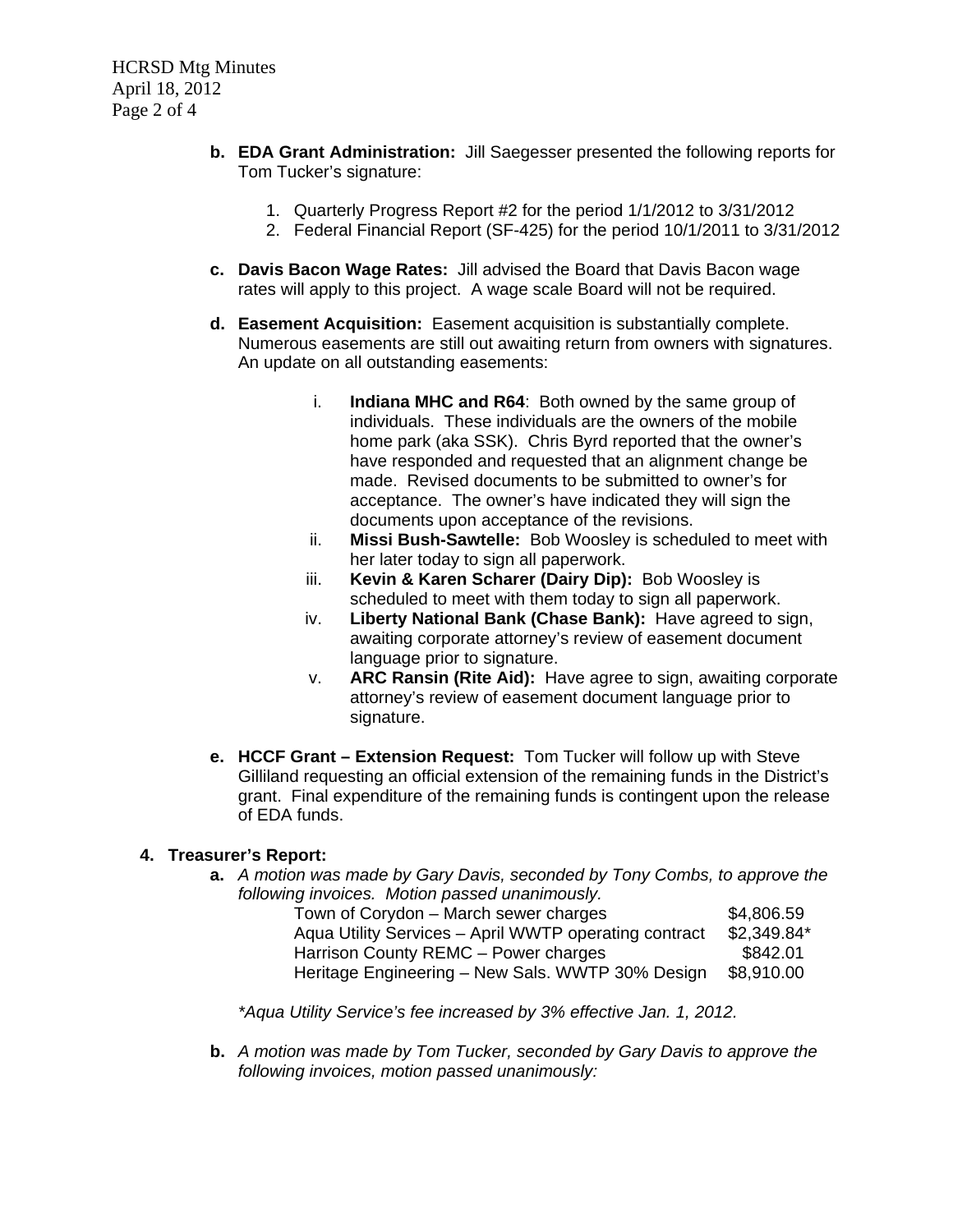HCRSD Mtg Minutes April 18, 2012 Page 3 of 4

- **a.** *Heritage Engineering's invoice in the amount of \$901.00. This amount will be charged to the District's Operating Budget.*
- **b.** *Dillman, Chastain and Byrd's invoices in the amount of \$340.75. Motion passed unanimously. This amount will be charged to the District's Operating Budget.*
- **c.** *Heritage Engineering's invoice in the amount of \$3,047.50. This amount will be charged to the District's Project's Budget.* This entire invoice was for easement acquisition and is eligible for reimbursement via the EDA Grant for the New Salisbury Project (if sufficient funds remain at the end of the project).
- **c.** *A motion was made by Tony Combs, seconded by Dan Lee to approve the March Treasurer's report. Motion passed unanimously*.
- **d. State Board of Accounts Auditor's Report:** Gary Davis distributed a copy of the SBOA Auditor's Report for 2011. The original will be kept on file in the District's office.

### **5. Other Business:**

- **a. Lanesville Interchange Service:** Tom Tucker and Bob Woosley are still working to secure a meeting with the Town. Rusty Sizemore is working on setting up this meeting.
- **b. Lanesville Interchange (Connector Roadway Work):** Bob Woosley reported that he has been working via the County Engineer's Office (Kevin Russel) to confirm the location and elevation of three (3) casing pipes under the roadway improvements. A copy of a map was distributed showing the location of each crossing. The crossings are for future sanitary sewer lines.
- **c. Hospital Medical Campus Sewers (Air Methods Facility):** Bob Woosley distributed a copy of a map depicting the location of a proposed temporary office unit that will house the Air Methods (STAT Flight crew) at the Medical Campus. The location is only temporary. Air Methods is planning a trial period to determine if it is feasible to locate a crew at the Hospital. It is anticipated this will be on a one year trial period. If Air Methods decides to keep a crew permanently at the Medical Campus they will be relocated and housed within the EMS Building (currently connected to the District's sanitary sewer system). Tony Combs advised the Board that an on-site septic system was approved by the Health Department for this facility.
- **d. Stormwater Demonstration Project (Lanesville School Campus & Corydon School Campus):** Gary Davis advised the Board that the Harrison County Council will be voting on funding for the project at their next meeting on April  $23<sup>rd</sup>$  at 7 pm. Voting on this request was tabled at the Council's December 27, 2011 meeting (due to no requests for "additional" being heard at that time). Rob Huckaby will attend the meeting and present the information for the HCRSD.